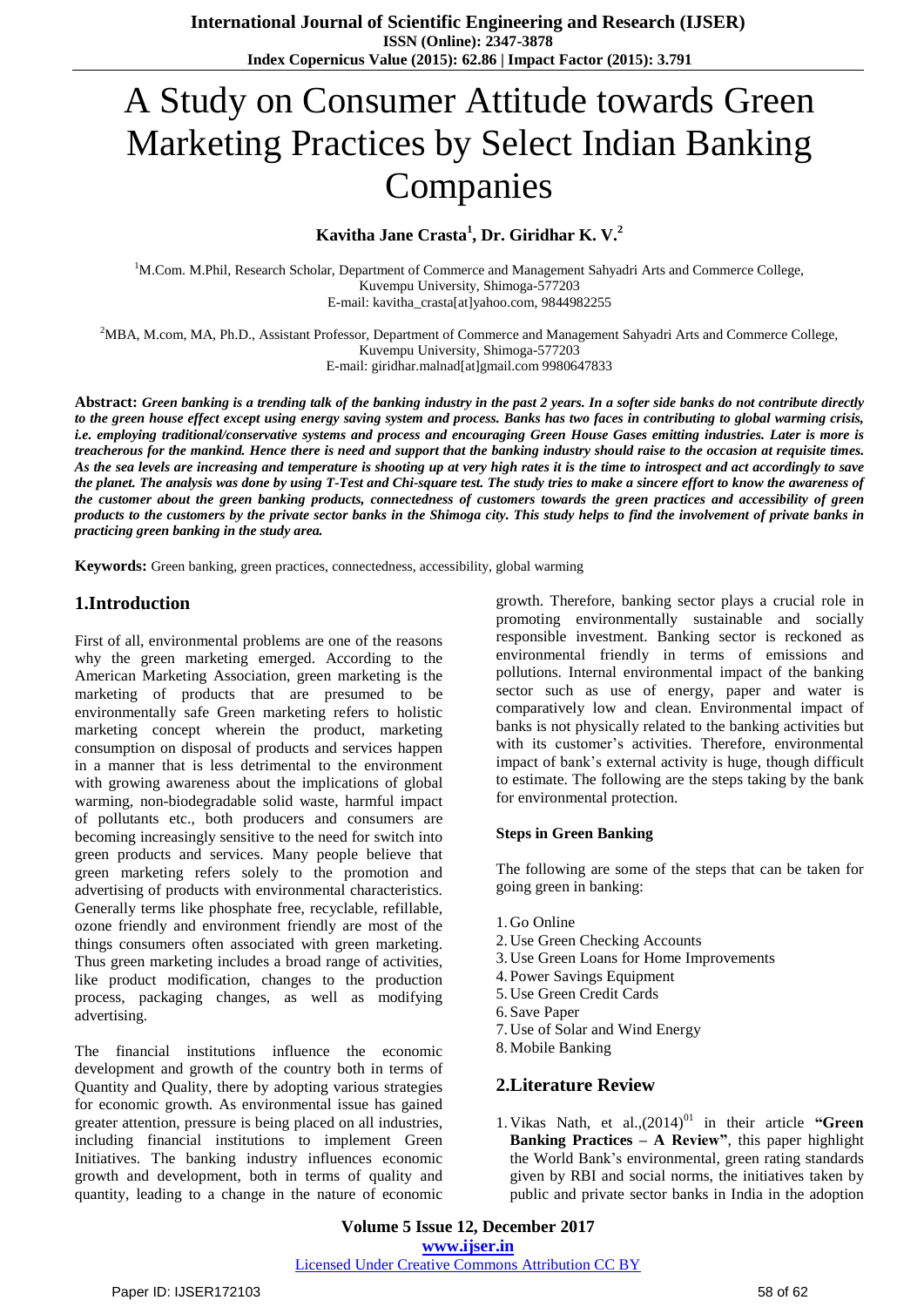of Green Banking practices and to enlist the significant strategies for adoption of Green Banking.

- 2. Kavita S. Vadrale  $(2016)^{02}$  in her article "Green **Banking Initiatives by Indian Public and Private Sector Banks"**, attempt made to understand the use of Green Banking Products in banking sector and examine the green banking initiatives by Public and Private Sector Banks in India. And it was concluded that both banks have effectively initiated green banking initiative. Comparatively, Public sector banks have shown better performance in terms of Green banking initiatives.
- 3. Ragupathi .M & Sujatha .S  $(2015)^{03}$  in their article **"Green Banking Initiatives of Commercial Banks in India"** tries to find out the ways to Go Green through 'Green Banking'. Generally, the banks are using Online banking instead of branch banking, paying bills online instead of mailing them; Opening up accounts at online banks, instead of large multi- branch banks, finding the local bank in your area that is taking the biggest steps to support local green initiatives.

#### **Research Gap:**

Most of reviewed studies are focused on comparing public and private sector in practicing green banking, strategies adopted to practice green banking, steps taken to promote green banking and so on and so forth. And also geographical scope of Shimoga city is not considered in the previous study. Hence there exist gap to find green banking practices among the private sector banks in Shimoga city by considering customer awareness, connectedness and accessibility as the major variables in the study.

#### **Statement of the Problem**

Not only the business firms have realized the importance of the environment but in this context the financial sector and especially the banks have taken initiates to protect the environment. In this regard, this concern for environmental sustainability by the banks has given rise to concept of Green Banking. And bank has taken certain measures to market their green products/ services. Therefore a attempt is made to know consumer attitude towards green marketing practices of selected Private Banks in Shimoga district.

## **Objectives of the Study**

The primary objective is to study consumer attitude towards Green marketing Practices by select Indian Banks in Shimoga District. Based on this primary objective the following specific objectives are framed.

- 1.To study the awareness of green products and services among the customers of select private Indian banks in Shimoga District.
- 2.To access the customer"s connectedness to green products/services.

## **Hypothesis**

**H1:** There is high level of awareness of green products and services among the customers of select private Banks **H2:** Age and Education Significantly influences the customer"s connectedness to green products/services.

**H3:** Age and Education Significantly influences the customer"s access to green products/services.

# **3.Scope of the Study**

The study is confined to 100 customers of ICICI Banks and HDFC Bank branches operating in Shimoga District only.

The study tries to assess customer's awareness level towards green marketing product/services offered by select Banks. The study also tires to understand the attitude of the bank employees towards green marketing strategies such as green product, green price, green promotion, green place, green physical evidence, green process, green people management and technology and customers acceptability adopted by bank. The study also tires to investigate the factors like connectedness, accessibility, which influences customer's intention to adopt green banking products / services offered by select Banks in Shimoga District.

## **4.Research Methodology**

The study follows a descriptive research design, where the data is collected from 100 customers of ICICI and HDFC at Shimoga. The customers are supplied with a structured questionnaire to extract the data. Only primary data is considered for the analysis and interpretation of results. Customer awareness on green banking products, association of customers and accessibility of green banking to the customers are major purpose of the study and it is done with the help of difference in mean t-test and chi square dependency test.

# **5.Limitations of the study**

Though proper care will be taken, the present study will be subjected to certain limitations which are inherent in this type of study. The limitations are as follows:

- 1.The study is confined to only select banks operating in Shimoga District; therefore the conclusion may not be generalized.
- 2. Only respondents of Shimoga district concentrated for collecting the data.

#### **Data Analysis and Hypothesis Testing**

| Table No 1: Demographic Profile |                           |  |  |
|---------------------------------|---------------------------|--|--|
| Gender                          | <b>No. of Respondents</b> |  |  |
| Male                            | 56                        |  |  |
| Female                          | 44                        |  |  |
| Total                           | 100                       |  |  |
| <b>Marital Status</b>           | <b>No. of Respondents</b> |  |  |
| Single                          | 41                        |  |  |
| <b>Married Without Kids</b>     | 10,                       |  |  |

**Volume 5 Issue 12, December 2017 <www.ijser.in>** [Licensed Under Creative Commons Attribution CC BY](http://creativecommons.org/licenses/by/4.0/)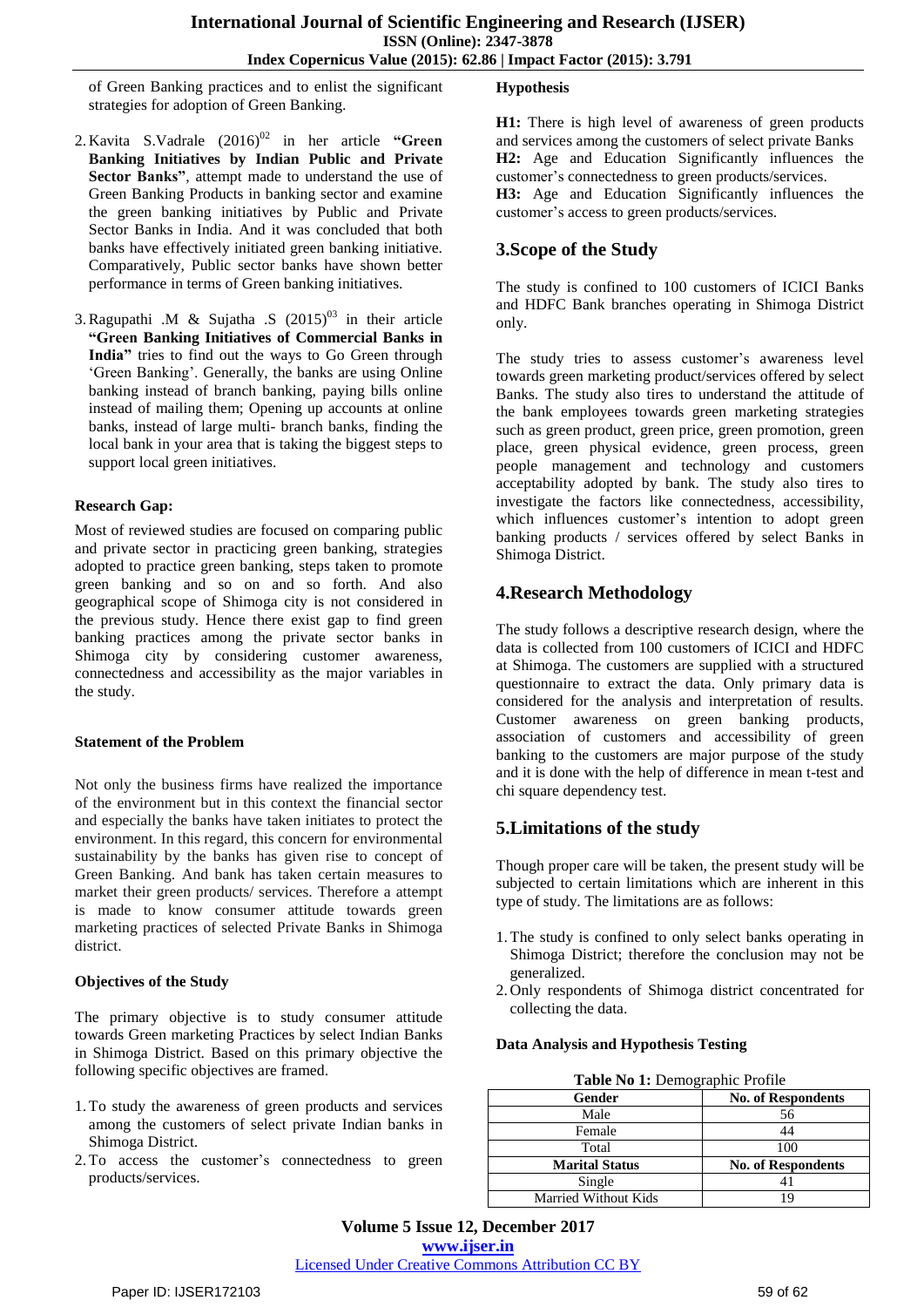## **International Journal of Scientific Engineering and Research (IJSER) ISSN (Online): 2347-3878 Index Copernicus Value (2015): 62.86 | Impact Factor (2015): 3.791**

| Married With Kids | 40                        |
|-------------------|---------------------------|
| Total             | 100                       |
| <b>Education</b>  | <b>No. of Respondents</b> |
| SSLC & below      |                           |
| PUC/Diploma/ITI   | 24                        |
| Graduate          | 47                        |
| Post Graduate     | 23                        |
| Others            |                           |
| Total             |                           |

| Occupation                 | <b>No. of Respondents</b> |
|----------------------------|---------------------------|
| Employed                   | 37                        |
| Self Employed              | 46                        |
| Student                    | 9                         |
| Home Maker                 | 8                         |
| Total                      | 100                       |
| <b>Income</b>              | <b>No. of Respondents</b> |
| Below Rs.20,000/           | 21                        |
| Rs.20,000/- to Rs.40,000/- | 34                        |
| Rs.40,000/- to Rs.60,000/- | 31                        |
| Rs.60,000/- and Above      | 14                        |
| Total                      | 100                       |
| <b>Product</b>             | <b>No. of Respondents</b> |
| <b>Saving Account</b>      | 23                        |
| Current account            | 59                        |
| TD/RD                      | 18                        |
| Total                      | 100                       |

Source: Primary Data

The above table explains the demographic characteristics of the respondents (customer). Most of the respondents are male. Almost unmarried and married with kids constitutes fairly more and equal. Both the banks have more of corporate customers. On an average graduate customers are seen more in the respondents profile. The banks have a customer base that has a decent income band which follows a platykurtic distribution. The banks do have a strong CASA position.

#### **Hypothesis Testing**

**H0:** There is no significant difference between proportion of awareness and unawareness of green products and services among the customers of select private Banks

**H1:** There is a significant difference between proportion of awareness and unawareness of green products and services among the customers of select private Banks

| <b>Green Products/Services</b> | <b>Yes</b> | No  |
|--------------------------------|------------|-----|
| <b>ATM</b>                     | 97         | 3   |
| <b>Telephone Banking</b>       | 6          | 94  |
| NEFT/RTCG                      | 47         | 53  |
| <b>Green Saving Accounts</b>   |            | 96  |
| Green Checking Accounts        | 3          | 97  |
| Green Loans                    | 9          | 91  |
| Green Credit cards             | 2          | 98  |
| Green Money market account     | A          | 100 |
| Green Mortgage                 | 5          | 95  |
| Remote Deposits(RDC)           | 3          | 97  |
| Online/Mobile Banking          | 78         | 22  |
| Green CD's                     |            | 96  |

Source: Primary Data

**Table No 3:** t-Test: Two-Sample Assuming Equal Variances

|                                                                       | Yes     | No      |
|-----------------------------------------------------------------------|---------|---------|
| Mean                                                                  | 21.5    | 78.5    |
| Variance                                                              | 1122.82 | 1122.82 |
| <b>Observations</b>                                                   | 12      | 12      |
| Pooled Variance                                                       | 1122.82 |         |
| <b>Hypothesized Mean Difference</b>                                   |         |         |
| Df                                                                    | 22      |         |
| t Stat                                                                | $-4.17$ |         |
| $P(T \le t)$ one-tail                                                 | 0.00    |         |
| t Critical one-tail                                                   | 1.72    |         |
| $P(T \le t)$ two-tail                                                 | 0.00    |         |
| t Critical two-tail                                                   | 2.07    |         |
| $\sim$<br>$T$ . 1. 1. $N$ . $\Omega$<br>the company of the company of |         |         |

Source: Table No 2

The above table describe the awareness of green banking products among customers. The result obtained is unfavourable for the awareness of green products in the selected banks. As the p-value is 0.00 it is interpreted as there is a significant difference between the proportions of awareness and unawareness among green products in both the banks at 5% significance level. Referring to the average of awareness and unawareness, average of later is too high. Hence it can be said that awareness about of green banking products is too low.

**H<sub>0</sub>**: Age and Education Significantly doesn't influence the customer"s connectedness to green products/services. **H1:** Age and Education Significantly influences the customer"s connectedness to green products/services.

**Table No 4:** Analysis Table for Age and connectedness

| Connectedness with age                                                                                                                  | obtained | $\chi^2$ critical<br>value | Result                 |
|-----------------------------------------------------------------------------------------------------------------------------------------|----------|----------------------------|------------------------|
| I like to be part of the green<br>banking initiatives of the<br>bank<br>developing<br>in<br>sustainable environment.                    | 16.55    | 26.29                      | $H_0$<br>Accept        |
| I often use the green<br>banking channels to do my<br>regular transactions.                                                             | 5513.27  | 26.29                      | $H_0$<br><b>Reject</b> |
| I often share green banking<br>initiatives and programs of<br>bank in social media<br>platform to create awareness<br>among the people. | 6.34     | 26.29                      | $H_0$<br>Accept        |
| I feel more prestigious using<br>online services than queuing<br>at the bank halls.                                                     | 20.13    | 26.29                      | $H_0$<br>Accept        |

Source: Primary Data

Interpretation: Testing the dependency of age on connectedness at 5% significance, the above results have been obtained. There is no dependency between age and customers" being an integral part of the green banking system. Age is dependent on often use of green banking channels. All the age group shares the green banking initiatives in their social media. There is no significant dependence between age and prestige quotient.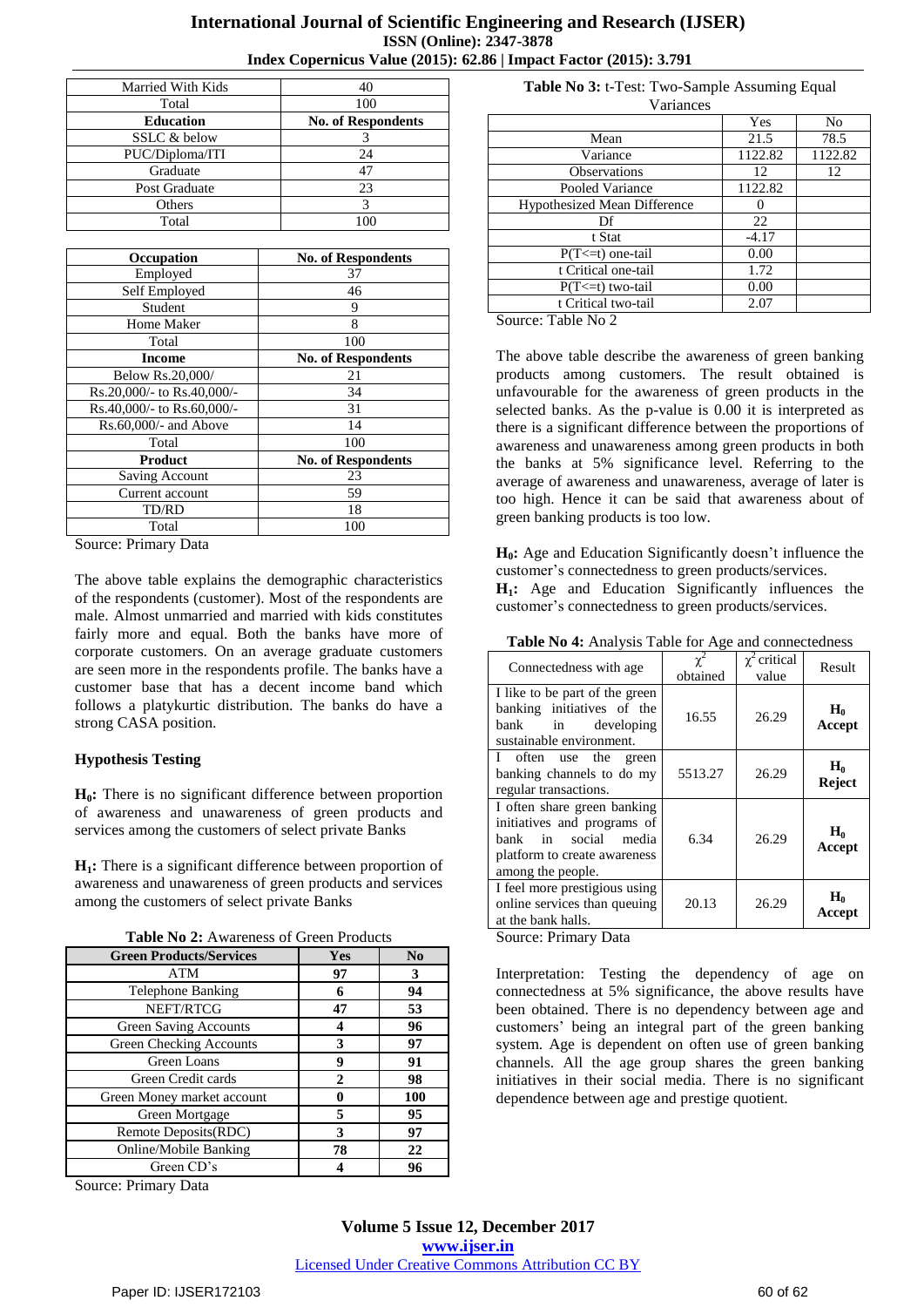|  |                  |  | Table No 5: Analysis Table for Education and |  |
|--|------------------|--|----------------------------------------------|--|
|  | $C$ onnaatadnaaa |  |                                              |  |

| CONNECTEGNESS                                                                                                                           |                      |                   |                        |  |
|-----------------------------------------------------------------------------------------------------------------------------------------|----------------------|-------------------|------------------------|--|
| Connectedness with Education                                                                                                            | $\chi^2$<br>obtained | critical<br>value | Result                 |  |
| I like to be part of the green<br>banking initiatives of the bank in<br>developing sustainable<br>environment.                          | 12.33                | 26.29             | $H_0$<br>Accept        |  |
| I often use the green banking<br>channels to do my regular<br>transactions.                                                             | 655.44               | 26.29             | $H_0$<br>Reject        |  |
| I often share green banking<br>initiatives and programs of bank<br>in social media platform to<br>create awareness among the<br>people. | 356.74               | 26.29             | $H_0$<br><b>Reject</b> |  |
| I feel more prestigious using<br>online services than queuing at<br>the bank halls.                                                     | 551.94               | 26.29             | $H_0$<br>Reject        |  |

Source: Primary Data

Interpretation: Testing the dependency of education level on connectedness at 5% significance, the above results have been obtained. The can be understood as follows. Being a part of green banking initiatives is doesn"t have a significant dependence on education level. Usage of green banking channels, sharing green banking initiatives in social media and prestige quotient are significantly dependent on education level.

**H0:** Age and Education Significantly doesn"t influence the customer"s access to green products/services.

**H1:** Age and Education Significantly influences the customer's access to green products/services.

| Access with age                 | $\chi^2$<br>obtained | $\chi^2$<br>critical<br>value | Result        |
|---------------------------------|----------------------|-------------------------------|---------------|
| I do not need to know special   |                      |                               |               |
| and advanced skills to use      | 6188.34              | 26.29                         | $H_0$         |
| green banking channels offered  |                      |                               | Reject        |
| by my bank.                     |                      |                               |               |
| My bank provides                |                      |                               |               |
| technological know-how,         | 564.34               | 26.29                         | $H_0$         |
| which makes me feel easy to     |                      |                               | Reject        |
| use green banking channels.     |                      |                               |               |
| I can do my transaction         |                      |                               |               |
| anywhere due to green banking   | 789.25               | 26.29                         | $H_0$         |
| channels.                       |                      |                               | Reject        |
| I do not find server problem    |                      |                               | $H_0$         |
| while doing online transaction. | 15.16                | 26.29                         | Accept        |
| I feel safe while transferring  |                      |                               |               |
| money to another bank           | 981.01               | 26.29                         | $H_0$         |
| Account.                        |                      |                               | <b>Reject</b> |
| Lengthier procedure is not      |                      |                               |               |
| followed for while doing online | 9.45                 | 26.29                         | $H_0$         |
| transaction.                    |                      |                               | Accept        |
| Time consumption is very less   |                      |                               | $H_0$         |
| in online banking.              | 17.11                | 26.29                         | Accept        |

**Table No 5:** Analysis Table for age and access to green products/services

Source: Primary Data

Interpretation: The chi square test for dependency is run to check the dependency between accessibility factors and age at 5% significance level. The above results are marked and the interpretation is as follows. Age has a significant bearing on knowing advanced skills about using green banking channels, banks initiation in providing know how in using green technology, flexibility in using anywhere without domicile issues and security quotient. Age doesn"t have a dependency on finding server problems, lengthier transaction and time consumption.

| <b>Table No 6:</b> Analysis Table for education and access to |
|---------------------------------------------------------------|
| green products/services                                       |

| <b>Access with Education</b>                                       | $\chi^2$<br>obtained | $\chi^2$<br>critical<br>value | Result                 |
|--------------------------------------------------------------------|----------------------|-------------------------------|------------------------|
| I do not need to know special                                      |                      |                               |                        |
| and advanced skills to use green<br>banking channels offered by my | 581.56               | 26.29                         | $H_0$<br><b>Reject</b> |
| hank.                                                              |                      |                               |                        |
| My bank provides technological                                     |                      |                               |                        |
| know-how, which makes me                                           | 668.25               | 26.29                         | $H_0$                  |
| feel easy to use green banking<br>channels.                        |                      |                               | Reject                 |
| I can do my transaction                                            |                      |                               |                        |
| anywhere due to green banking                                      | 989.14               | 26.29                         | $H_0$<br>Reject        |
| channels.                                                          |                      |                               |                        |
| I do not find server problem                                       | 5.57                 | 26.29                         | $H_0$                  |
| while doing online transaction.                                    |                      |                               | Accept                 |
| I feel safe while transferring                                     |                      |                               | $H_0$                  |
| money to another bank                                              | 677.15               | 26.29                         | Reject                 |
| Account.                                                           |                      |                               |                        |
| Lengthier procedure is not                                         |                      |                               | $H_0$                  |
| followed for while doing online                                    | 6.66                 | 26.29                         | Accept                 |
| transaction.                                                       |                      |                               |                        |
| Time consumption is very less                                      | 19.70                | 26.29                         | $H_0$                  |
| in online banking.                                                 |                      |                               | Accept                 |

Source: Primary Data

Interpretation: The chi square test for dependency is run to check the dependency between accessibility factors and age at 5% significance level. The above results are marked and the interpretation is as follows. Education level is significantly dependant on knowing advanced skills about using green banking channels, banks initiation in providing know how in using green technology, flexibility in using anywhere without domicile issues and security quotient. Education doesn"t have a dependency on finding server problems, lengthier transaction and time consumption.

## **6.Findings**

- 1.Male customers are seen majority in the study area. Unmarried and married with kids are constitute almost 81% and equal proportion. Only 3% of the respondents are less literates and graduates are more to the extent of 47%. Almost 83% of the respondents are salaried and self employed i.e. income earners. The banks have a customer base that has a decent income band distributed evenly. As self employed are more in the respondents, current accounts are also found more when compared to savings, term and short term deposits
- 2.Respondents have poor knowledge of green banking products. Customers have a fair awareness only on ATMs, online banking and RTGS/NEFT. Customers don"t have awareness on Telephone banking, Green Saving Accounts, Green Checking Accounts, Green

**Volume 5 Issue 12, December 2017 <www.ijser.in>** [Licensed Under Creative Commons Attribution CC BY](http://creativecommons.org/licenses/by/4.0/)